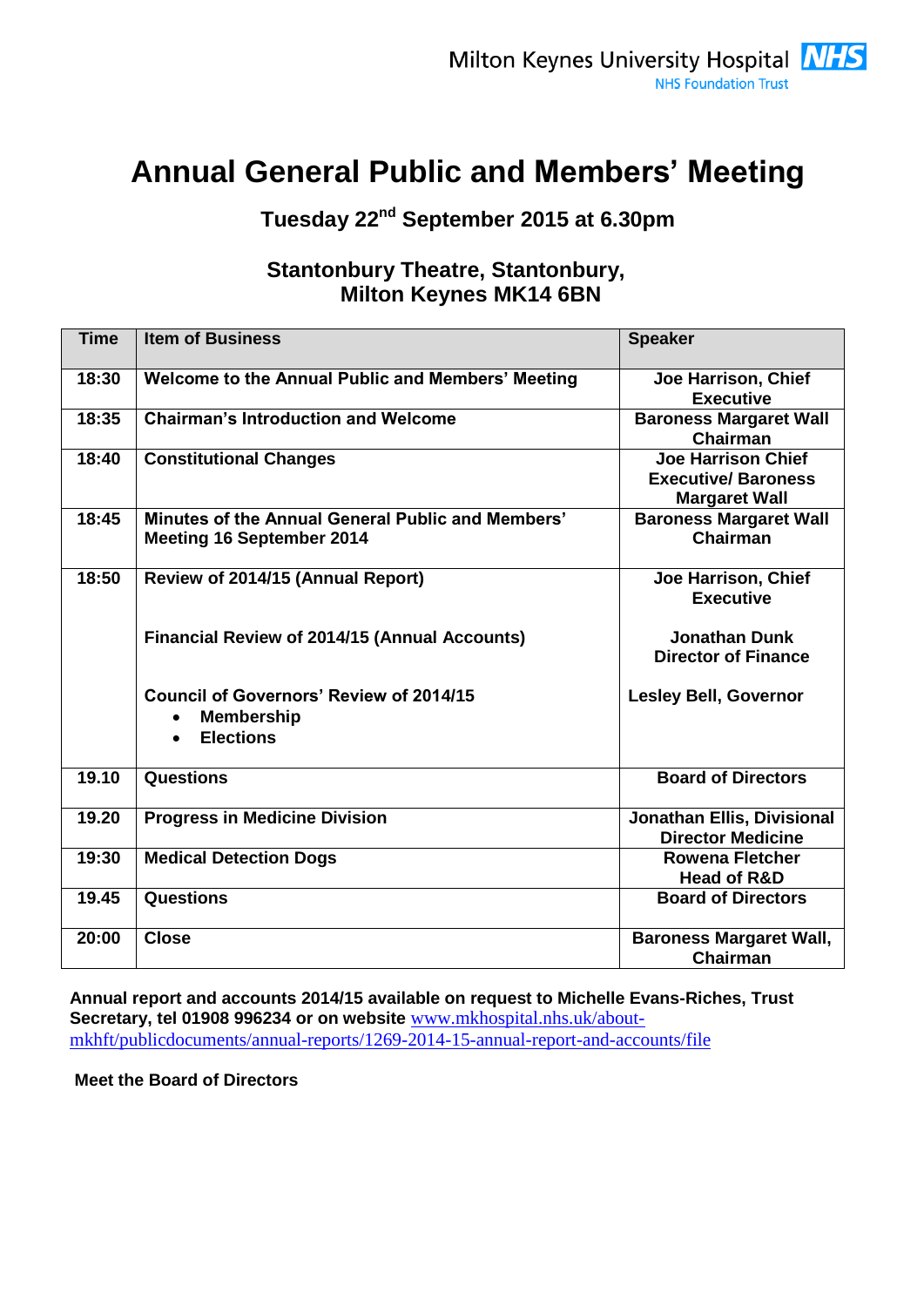# **Annual General Public and Members' Meeting**

## **Tuesday 22nd September 2015**

## **Report of the Constitution Amendments arising from the name change of the Trust to the attained University status**

Dear Member

With effect from the 2<sup>nd</sup> April 2015, the partnership with the University of Buckingham to create the UK's first independent medical school, Milton Keynes NHS Foundation Trust was renamed **Milton Keynes University Hospital NHS Foundation Trust**.

A review of the Trust's constitution was undertaken to ensure that the name change was reflected and that any other amendments were also identified.

Following consideration of the proposed changes at the Council of Governors meeting on 12 May 2015, The Governors supported changes to the Trust's Constitution including the name change to Milton Keynes University Hospital NHS Foundation Trust and recommended the changes to the Trust Board. This was agreed by the Trust's Board of Directors on the 3<sup>rd</sup> July 2015.

| <b>Description of Change</b>                                                                | <b>Page Reference</b> |
|---------------------------------------------------------------------------------------------|-----------------------|
| <b>Restriction on Membership</b>                                                            | Page 6                |
| <b>Inclusion of Milton Keynes University</b>                                                |                       |
| Hospital NHS Foundation Trust at the end of                                                 |                       |
| paragraph 10.1 and 10.2:                                                                    |                       |
| 10.1 An individual who is a member of a                                                     |                       |
| constituency, or of a class within a constituency,                                          |                       |
| may not while membership of that constituency                                               |                       |
| or class continues, be a member of any other                                                |                       |
| constituency or class of Milton Keynes University                                           |                       |
| <b>Hospital NHS Foundation Trust.</b>                                                       |                       |
| 10.2 An individual who satisfies the criteria for                                           |                       |
| membership of the Staff Constituency may not                                                |                       |
| become or continue as a member of any                                                       |                       |
| constituency other than the Staff Constituency of                                           |                       |
| Milton Keynes University Hospital NHS                                                       |                       |
| <b>Foundation Trust.</b>                                                                    |                       |
|                                                                                             | Page 26               |
| <b>Composition of the Council of Governors</b>                                              |                       |
| Para 3.6 Amended to read: One representative                                                |                       |
| from Milton Keynes Youth Council. (non voting)                                              |                       |
|                                                                                             |                       |
|                                                                                             | Page 66               |
| <b>Tenure of Appointed Governors</b>                                                        |                       |
| Para 6.1 regarding appointed Governor<br>amended to read: shall hold office for a period of |                       |
| three years commencing immediately his                                                      |                       |
| appointment is announced                                                                    |                       |
|                                                                                             |                       |
|                                                                                             |                       |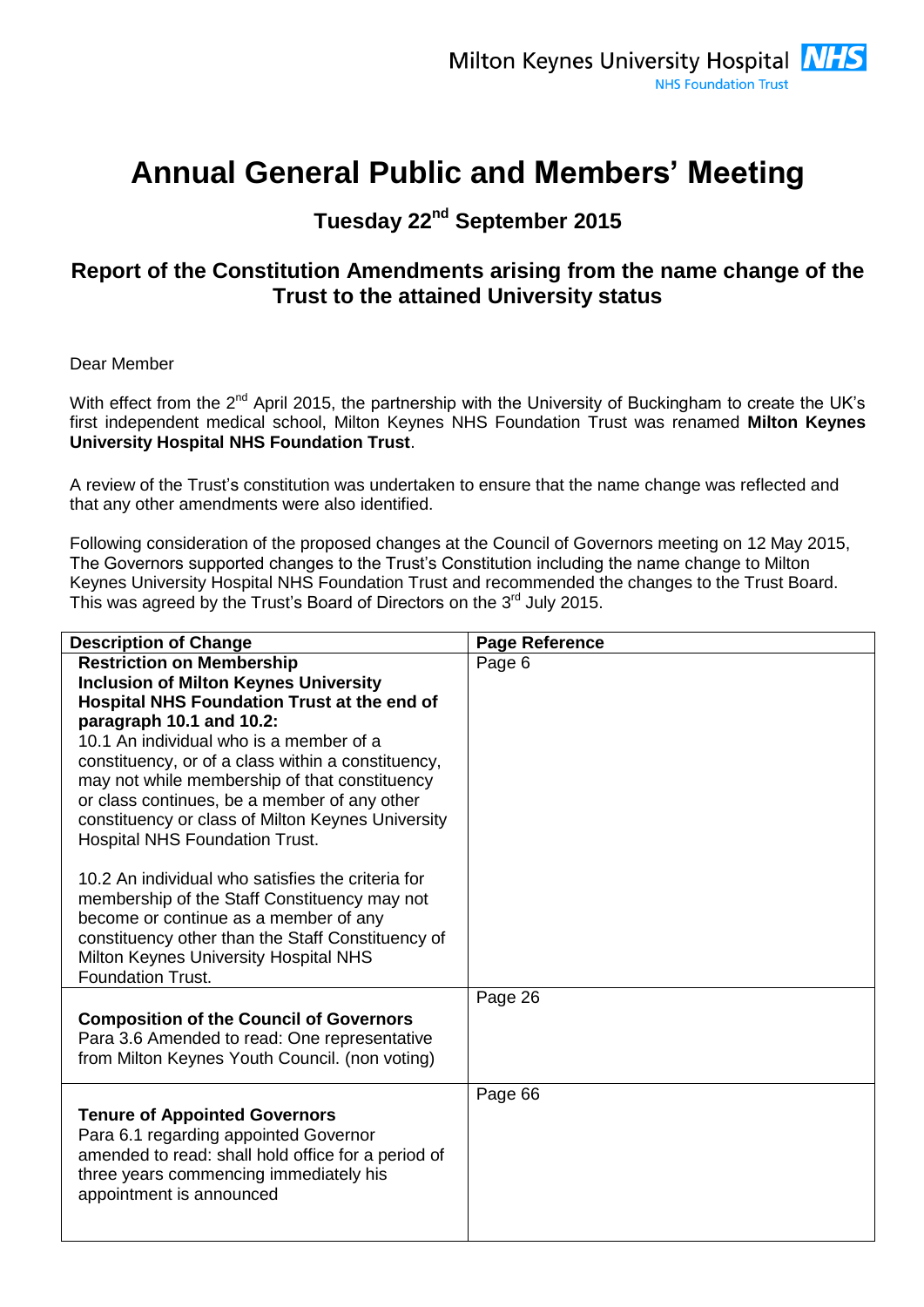

| <b>Nominations Committee Composition</b><br>Membership of the Non Executive Appointments<br>Committee be retained at 5, members, the Trust<br>Chairman, three elected Governor s and one<br>Appointed Governor.                                                                                                                                                                                                                                                                                                                                                                                                                           | Page 81 |
|-------------------------------------------------------------------------------------------------------------------------------------------------------------------------------------------------------------------------------------------------------------------------------------------------------------------------------------------------------------------------------------------------------------------------------------------------------------------------------------------------------------------------------------------------------------------------------------------------------------------------------------------|---------|
| 2.5.1.1 Non-Executive Appointments Committee<br>The Trust shall appoint a Non-Executive<br>Appointments Committee (a Committee of the<br>Council of Governors) which will comprise of the<br>Chairman of the Trust (or, when a Chairman is<br>being appointed, the Deputy Chairman/ Senior<br>Independent Director unless he is standing for<br>appointment, in which case another non-<br>executive director), three elected Governors and<br>one Appointed Governor. The Committee will be<br>chaired by a Governor. The Chairman of another<br>Foundation Trust will be invited to act as an<br>independent assessor to the Committee. |         |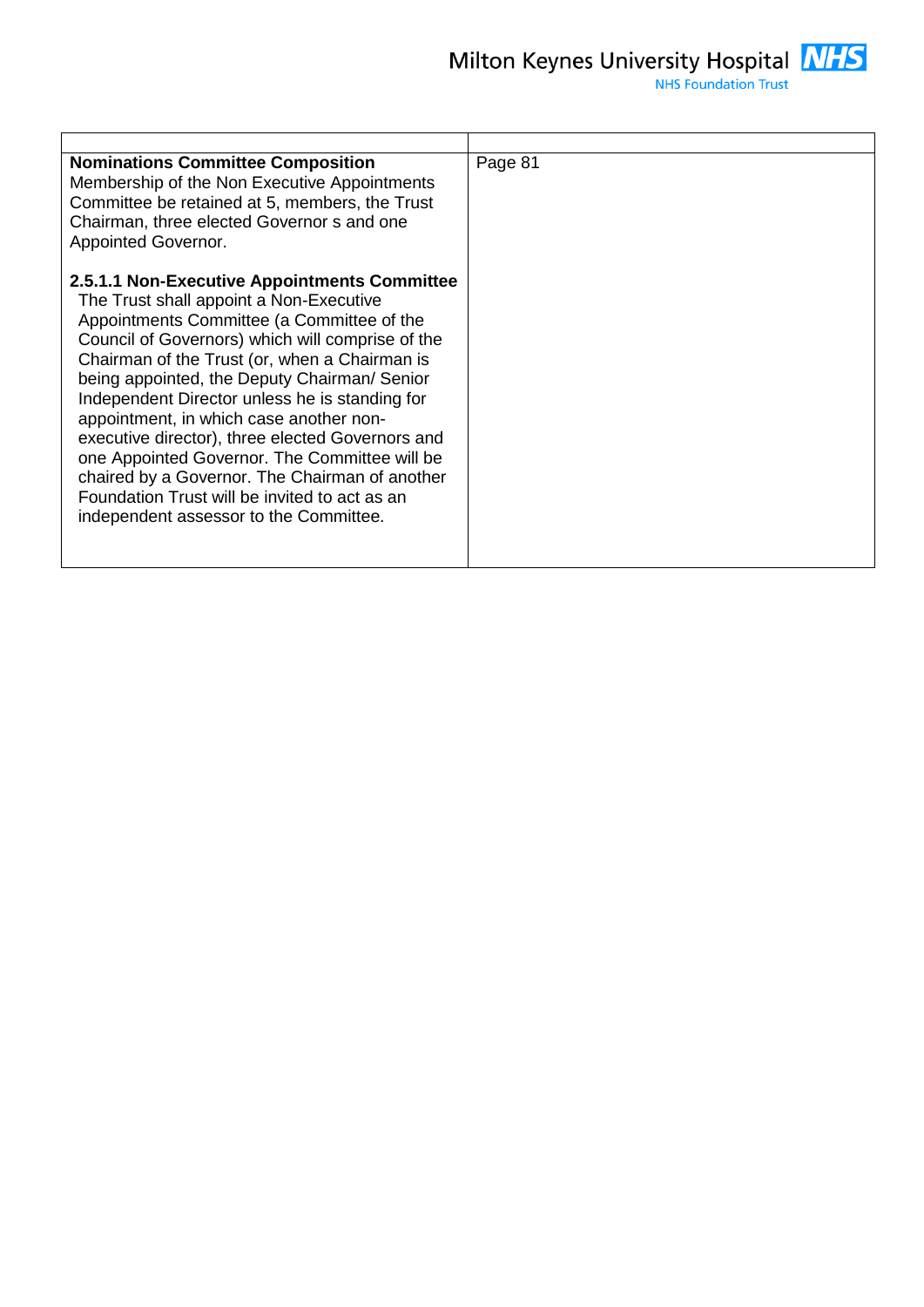# **ANNUAL GENERAL PUBLIC AND MEMBERS' MEETING**

**Minutes of the Annual General Public and Members Meeting of the Milton Keynes Hospital NHS Foundation Trust held on Tuesday 16 September 2014 at 6.30pm at Woughton Leisure Centre, Rainbow Drive, Milton Keynes, MK6 5EJ**

**Present: CHAIRMAN:**  Baroness Margaret Wall (MWa)

### **CHIEF EXECUTIVE:**

Mr Joe Harrison (JH)

### **NON-EXECUTIVE DIRECTORS:**

Mr Frank Burdett (FB)- Chair of Charitable Funds Committee Mr David Moore (DM) - Chair of Finance & Investment Committee

### **EXECUTIVE DIRECTORS**:

| Mr John Blakesley (JB)   | <b>Deputy Chief Executive</b>                      |
|--------------------------|----------------------------------------------------|
| Ms Kate Burke (KB) -     | Director of Corporate Affairs                      |
| Mr Jonathan Dunk (JD)    | Director of Finance<br>$\sim 100$                  |
| Ms Ogechi Emeadi (OE)    | Director of Workforce<br>$\sim 100$                |
| Ms Lisa Knight (LK) -    | Director of Patient Care and Chief Nurse           |
| Mr Martin Wetherill (MW) | <b>Medical Director</b><br>$\sim 100$ km s $^{-1}$ |
|                          |                                                    |

#### **GOVERNOR:**

Mrs Lesley Bell (LB) - Public Governor

There were 120 members of the public present with at least one member present from every constituency

| $\overline{1}$ | <b>WELCOME</b>                                                                                                                                                                                                                                                                                        |
|----------------|-------------------------------------------------------------------------------------------------------------------------------------------------------------------------------------------------------------------------------------------------------------------------------------------------------|
| 1.1            | The Chief Executive welcomed the members to the Annual General Meeting. JH thanked Danielle<br>Nicole, a performing arts student from Milton Keynes College, for her singing.                                                                                                                         |
|                | JH thanked Chris Mellor, the interim Chairman of the Trust who left the trust on 30 June 2014.                                                                                                                                                                                                        |
|                | The Chief Executive introduced Baroness Margaret Wall, who had been appointed as the Trust<br>Chairman from 1 July 2014 for three years.                                                                                                                                                              |
| $\overline{2}$ | <b>Chairman's Introduction and Welcome</b>                                                                                                                                                                                                                                                            |
| 2.1            | The Chairman welcomed everyone to the meeting. During the meeting there would be awards<br>given to 17 members of staff who had served the trust for 30 years and had a combined service<br>of over 500 years.                                                                                        |
|                | The Chairman was impressed with the passion and commitment of the staff at the hospital and an<br>example of this was the staff on the stroke ward, who had undertaken a bespoke stroke course to<br>improve the care for patients. Jackie Ashley, the wife of Andrew Marr, had visited the trust and |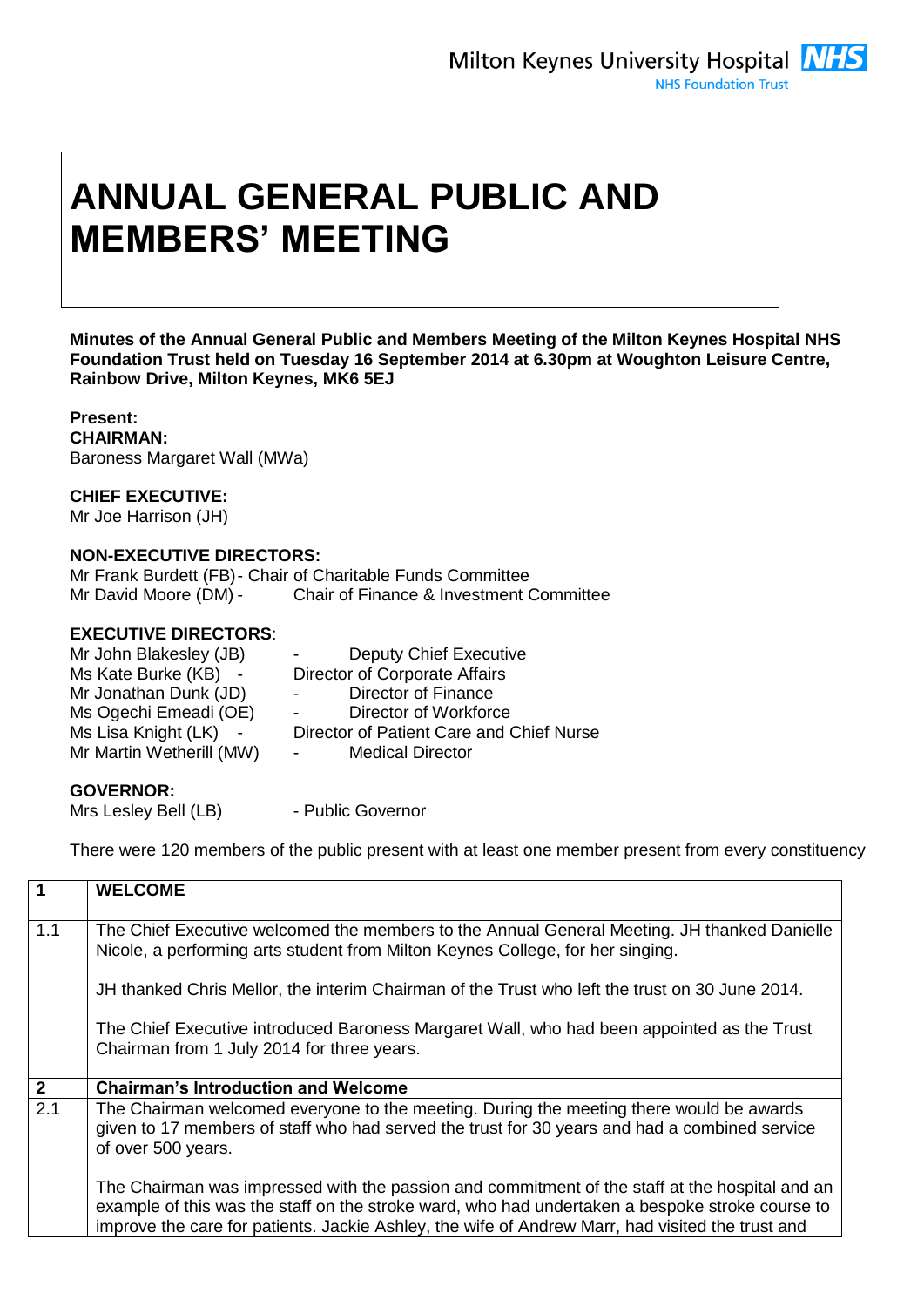was very impressed with the stroke care and in particular the physiotherapy support provided to patients once they were discharged from hospital. The Chairman reflected on the trust's ambition and commitment to improvement. This will be reflected in the presentations which will look back over 2013/14 and look forward to future developments. The Chairman was impressed by the care provided by the staff. On a recent visit to Pathology, the primary focus for all staff was that every test related to a patient. **3. REVIEW OF 2013/14 – Annual report and accounts**  3.1 JH gave a presentation which would be available on the trust's website and highlighted the following: • In 2012/13, the trust was one of the worst performing hospitals in the country for A&E wait times and HSMR. It also had the largest financial variance against the Monitor plan. 2013/14 priority was to focus on delivering excellence. The Trust objectives were approved and adopted, with the top three being to improve Patient Safety, improve Patient Experience and improve Clinical Effectiveness. Performance had consistently improved in the last year and this was evidenced in the monthly published performance dashboards. The trust met its financial plan in 2013/14. The trust had the second most improved A&E performance in the country, despite a 4% increase in activity. However, it did not achieve the 95% A&E 4 hour target and nationally 50% of trusts did not achieve this target. Patients continued to see the hospital a place to receive care and the trust was working with primary care to provide patients with access to a full range of services at the hospital next year. With support from health partners referral to treat waiting lists reduced from 315 to 216 in 2013/14 and was now 120. Mortality rates were an indicator of provision of safe care and had reduced from 107 to 88. Stroke service had achieved some of the national targets last year, but effort was being focused this year on stroke care to improve outcomes for patients. 11 out of 12 months last year, patients stated that patient experience was better when compared to 2012/13. The Quality Account priorities were to reduce the number of pressure ulcers, falls and achieve 100% of WHO Checklist. The number of pressure ulcers had reduced by almost two thirds. A great deal of work had been undertaken on falls assessment of patients and taking preventative action to reduce the risk of harm from falls. There had been £1.5m investment in nursing and the posts which were unable to fill substantively, were filled by bank and agency staff. The clinical teams had driven improvement in Emergency surgery and there was an additional 3 consultants providing care that rivalled teaching hospitals. Department of Health funding of £2.9m had been secured to provide additional capacity in A&E. This was a short term measure, with the trust longer term plans to provide all emergency care in one facility. **Financial Report 2013/14** JD gave a presentation and highlighted the following: The trust had delivered its plan with a £17m deficit. However, deficits were common across small and medium district general hospitals. £7.4m of cost improvement savings was delivered. Clinical income was £10.6m above plan with £5.8m of additional activity. The trust had received £4m of transformational support from Monitor. Expenditure increase was driven by costs of delivering unplanned activity, quality and capacity investments and price inflation.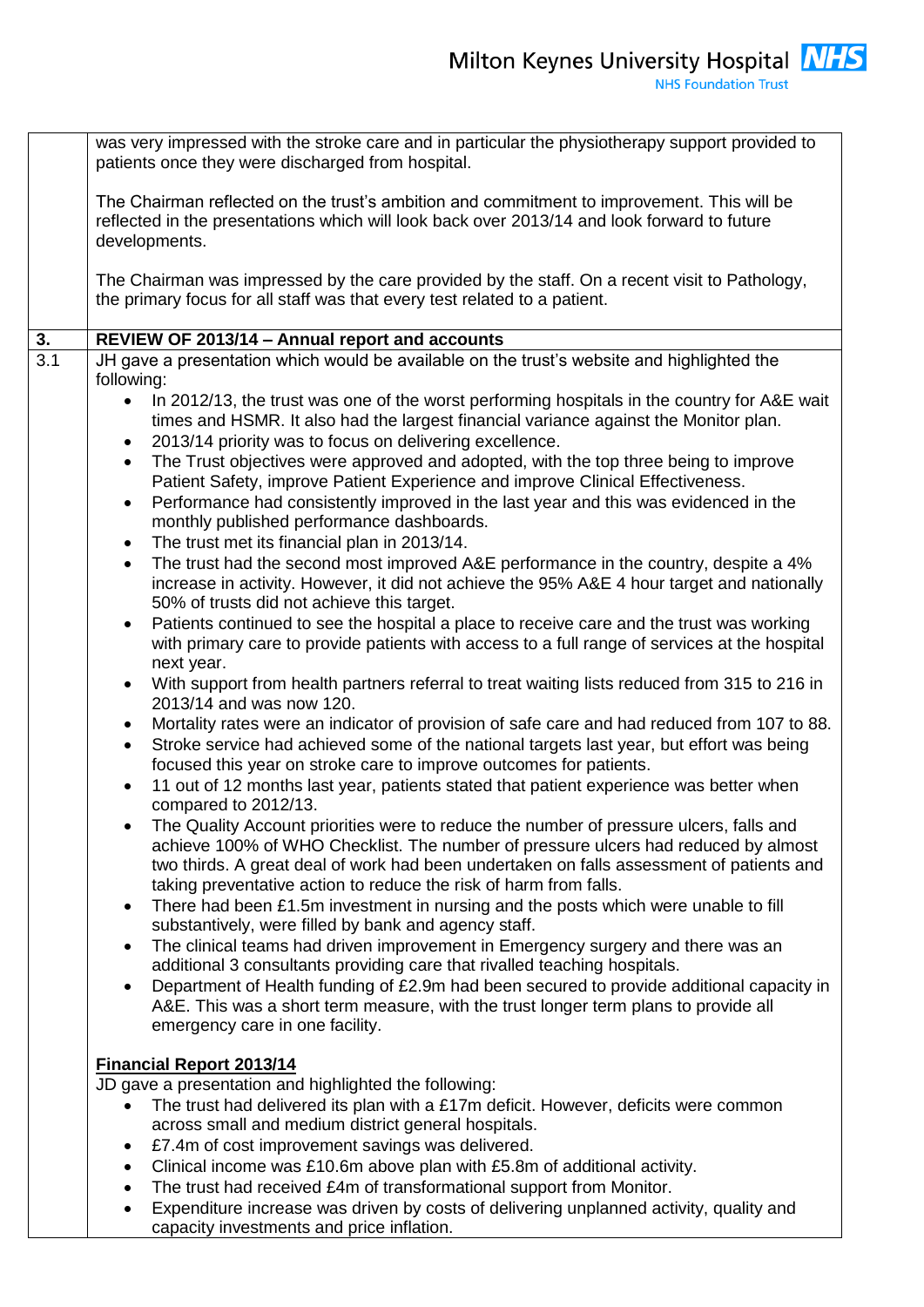|                         | Capital programme of £8.7m was fully spent.<br>$\bullet$                                                                                                                        |  |
|-------------------------|---------------------------------------------------------------------------------------------------------------------------------------------------------------------------------|--|
|                         | Monitor continuity risk rating was 1 due to the financial position.<br>$\bullet$<br>£13.7m of Public Dividend Capital was received from the Department of Health.               |  |
|                         | Cash balance at year end was £0.5m, which was the minimum cash balance required by<br>$\bullet$                                                                                 |  |
|                         | the Department of Health.                                                                                                                                                       |  |
|                         | Charitable funds over £250,000 had been raised, which had been used to fund a number<br>$\bullet$                                                                               |  |
|                         | of improvements to patient care e.g. provision of a new milk kitchen in paediatric ward and                                                                                     |  |
|                         | breast imaging equipment.                                                                                                                                                       |  |
|                         | Leo's Appeal had been launched with the target of £200,000 for the paediatric<br>$\bullet$<br>department. There had been a great deal of community engagement with this appeal. |  |
|                         |                                                                                                                                                                                 |  |
|                         | <b>Finances 2014/15</b>                                                                                                                                                         |  |
|                         | £7.1m was being invested in patient safety schemes.                                                                                                                             |  |
|                         | Planned deficit for 2014/15 was £24.9m.<br>$\bullet$                                                                                                                            |  |
|                         | Capital programme was £14m which included investment in two large schemes, improved                                                                                             |  |
|                         | A&E capacity and new electronic patient record.                                                                                                                                 |  |
|                         | Target cost improvement savings was £8.4m.<br>$\bullet$<br>Universal recognition that deficit will continue until system review delivers outcome.<br>$\bullet$                  |  |
|                         |                                                                                                                                                                                 |  |
|                         | <b>Council of Governors' Review of 2013/14</b>                                                                                                                                  |  |
|                         | LB gave a presentation and highlighted the following:                                                                                                                           |  |
|                         | There were 29 Governors on the Council of Governors which included an extended outer                                                                                            |  |
|                         | areas which included Northamptonshire, Bedfordshire and part of Oxfordshire<br>There were currently 3 governor vacancies on the Council of Governors and elections<br>$\bullet$ |  |
|                         | would be held shortly to fill these seats.                                                                                                                                      |  |
|                         | Governors were responsible for holding the Non Executive Directors to account on the<br>$\bullet$                                                                               |  |
|                         | performance of the hospital and for representing the public and members.                                                                                                        |  |
|                         | The Health and Social Care act 2012 introduced a new responsibility for 50% of the<br>$\bullet$                                                                                 |  |
|                         | Council of Governors to approve any merger and acquisition, which was becoming<br>increasingly important nationally and locally.                                                |  |
|                         | Governors continued to seek to improve the governance and attended development<br>$\bullet$                                                                                     |  |
|                         | sessions including those run by the Foundation Trust Network and Dementia friends                                                                                               |  |
|                         | workshop.                                                                                                                                                                       |  |
|                         | Council of Governors met 8 times during 2013/14 and appointed 2 new Non Executive<br>$\bullet$                                                                                  |  |
|                         | Directors.                                                                                                                                                                      |  |
|                         | Governors attended trust Committees, took part in 15 steps initiative and PLACE<br>$\bullet$<br>inspection, both of which assessed the environment for patients.                |  |
|                         | Encouraged membership of the trust, which was 5,953 currently. The Governors wanted<br>$\bullet$                                                                                |  |
|                         | to have more contact with the public and membership in order to represent the views of                                                                                          |  |
|                         | the community more effectively.                                                                                                                                                 |  |
|                         | It was an exciting time for the hospital with the developments of the Medical School and<br>$\bullet$                                                                           |  |
|                         | Cancer Centre and through membership the public could influence the local health                                                                                                |  |
|                         | provision.                                                                                                                                                                      |  |
| $\overline{\mathbf{4}}$ | Minutes of the Annual General Public and Members Meeting on 17 October 2013.                                                                                                    |  |
|                         | The Chairman presented the draft minutes of the Annual General Public and Members meeting                                                                                       |  |
|                         | on 17 October 2014.                                                                                                                                                             |  |
|                         | Resolved: That the draft minutes of the Annual General Public and Members meeting on                                                                                            |  |
|                         | 17 October 2013 be accepted as a correct record.                                                                                                                                |  |
| 5                       | <b>Questions</b>                                                                                                                                                                |  |
| 5.1                     | What were the proposals for integration within the Milton Keynes health care system?                                                                                            |  |
|                         | JH responded that the formal report of the healthcare review had not been published. JH was                                                                                     |  |
|                         | confident that the hospital had a secure future in Milton Keynes with the development of the                                                                                    |  |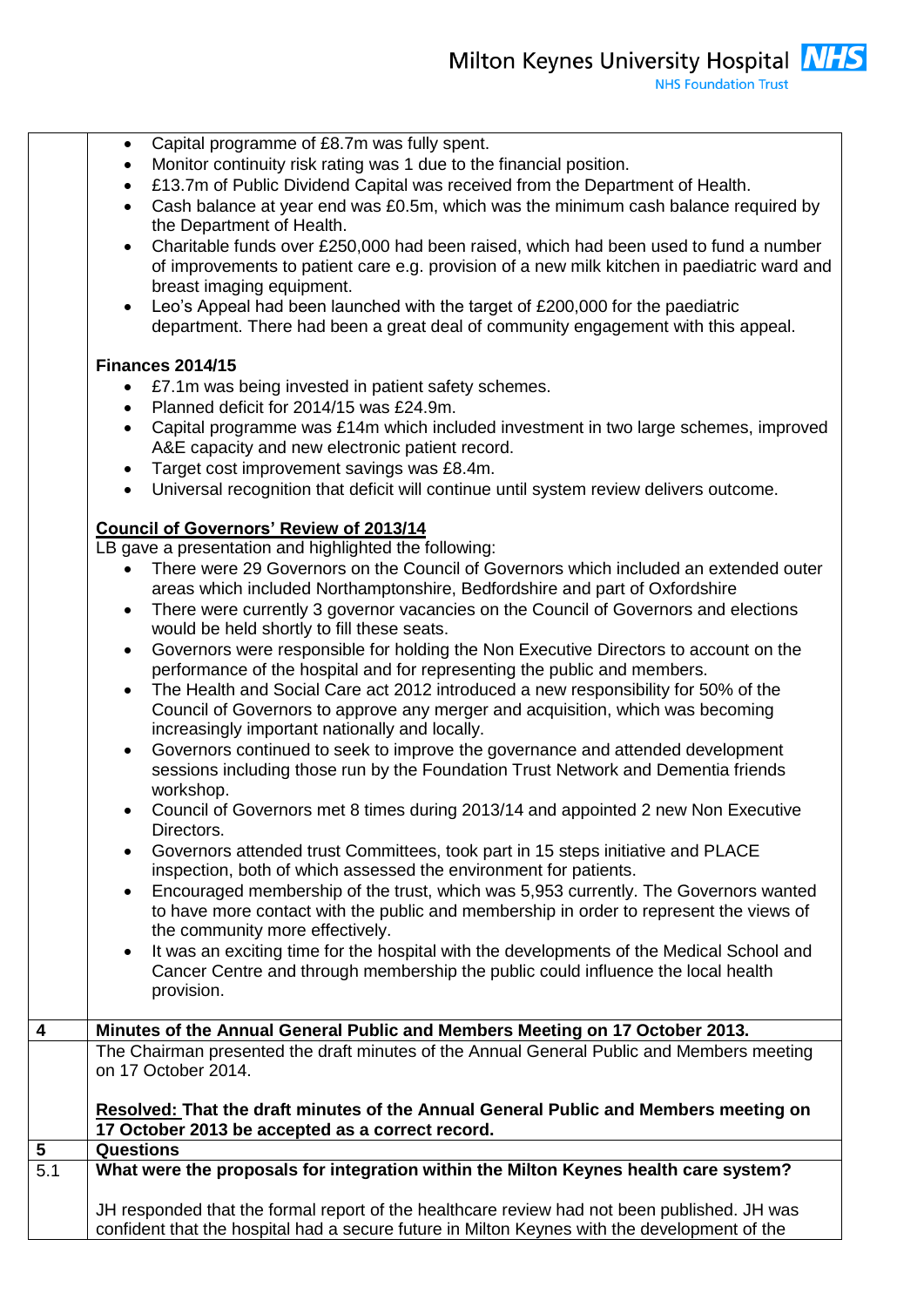|     | Medical School and Cancer Centre. The trust continued to work with community services and<br>social care to improve the service to patients, however, there was still a great deal to do. The<br>trust had focused on its internal performance in 2013/14 and was working with partners on<br>research and development and education. Relationships with other hospitals were also important<br>for patient outcomes, for example the trust worked with Oxford University Hospital and Luton and<br>Dunstable.                                                                                                                                                                                                                                                                  |
|-----|---------------------------------------------------------------------------------------------------------------------------------------------------------------------------------------------------------------------------------------------------------------------------------------------------------------------------------------------------------------------------------------------------------------------------------------------------------------------------------------------------------------------------------------------------------------------------------------------------------------------------------------------------------------------------------------------------------------------------------------------------------------------------------|
| 5.2 | Question: The A&E department was designed for 25,000 patients and the hospital is<br>seeing three times as many. There were circa 4,000 patients last year who were not treated<br>or admitted within the 4 hour timescale, so what measures was the trust taking to improve<br>this?                                                                                                                                                                                                                                                                                                                                                                                                                                                                                           |
|     | JH responded that the physical restraints of the department were a major issue in not achieving<br>the target, but 94.8% of patients were treated or admitted within 4 hours. The additional interim<br>capacity and additional staff will allow more patients to be seen. On one day in July there had<br>been in excess of 300 patients attending A&E and it was not possible to safely treat all those<br>patients within 4 hours. The trust had the support of MKCCG, Monitor and key partners that it will<br>not compromise on patient safety to enable a target to be met. The hospital continues to work to<br>obtain funding for the Common Front door which will provide the capacity and varied services to<br>meet the needs of patients today and in future years. |
| 5.3 | Question: What actions are being taken to ensure that GP and hospital systems speak to<br>one another?                                                                                                                                                                                                                                                                                                                                                                                                                                                                                                                                                                                                                                                                          |
|     | JH stated that the hospital was making a massive investment in ICT and integration with other<br>systems was a key specification. The investment includes a telephone system in which all<br>practices in Milton Keynes and beyond could use the switchboard.                                                                                                                                                                                                                                                                                                                                                                                                                                                                                                                   |
|     | JH added that patients currently had to make an arbitrary decision when entering the hospital site<br>as to whether to go to the Urgent Care Centre or A&E. With the support of the CCG, it was<br>planned to amalgamate the Urgent Care Service with A&E so a full spectrum of services can be<br>offered to patients.                                                                                                                                                                                                                                                                                                                                                                                                                                                         |
| 5.4 | Question: How do you see the health and social care economy working together?                                                                                                                                                                                                                                                                                                                                                                                                                                                                                                                                                                                                                                                                                                   |
|     | JH responded that in order to make the healthcare system in Milton Keynes successful, it had to<br>move away from isolated services. The system is recognising where it needed to improve and the<br>Better Care Fund was an opportunity to overcome boundaries.                                                                                                                                                                                                                                                                                                                                                                                                                                                                                                                |
| 6.  | Celebrating Our 30 <sup>th</sup> year 2014/15 and beyond                                                                                                                                                                                                                                                                                                                                                                                                                                                                                                                                                                                                                                                                                                                        |
|     | JH gave a presentation on the 30 <sup>th</sup> year of the hospital and its future:                                                                                                                                                                                                                                                                                                                                                                                                                                                                                                                                                                                                                                                                                             |
|     | It was an exciting time for the hospital and its future<br>The Board was committed to being an open, honest and learning organisation providing                                                                                                                                                                                                                                                                                                                                                                                                                                                                                                                                                                                                                                 |
|     | the best possible care to each patient.                                                                                                                                                                                                                                                                                                                                                                                                                                                                                                                                                                                                                                                                                                                                         |
|     | However, it was nationally recognised that small district general hospitals was no longer a<br>٠                                                                                                                                                                                                                                                                                                                                                                                                                                                                                                                                                                                                                                                                                |
|     | working and sustainable model of healthcare provision.                                                                                                                                                                                                                                                                                                                                                                                                                                                                                                                                                                                                                                                                                                                          |
|     | The trust had adopted values as part of the We Care programme.<br>٠<br>The hospital aspires to thrive on innovation, have an excellent reputation for teaching and<br>$\bullet$                                                                                                                                                                                                                                                                                                                                                                                                                                                                                                                                                                                                 |
|     | training doctors and nurses and work with the University of Buckingham to provide an<br>excellent place of learning at the Medical School.                                                                                                                                                                                                                                                                                                                                                                                                                                                                                                                                                                                                                                      |
|     | The hospital will develop its research and development function so that the population of<br>$\bullet$                                                                                                                                                                                                                                                                                                                                                                                                                                                                                                                                                                                                                                                                          |
|     | Milton Keynes have the opportunity to choose whether to be involved in research.<br>The provision of a Medical School had already attracted high calibre applicants to posts at<br>$\bullet$                                                                                                                                                                                                                                                                                                                                                                                                                                                                                                                                                                                    |
|     | the hospital. The first students will start at the University next year.                                                                                                                                                                                                                                                                                                                                                                                                                                                                                                                                                                                                                                                                                                        |
|     | The top three trust objectives of improving patient safety, patient experience and clinical<br>٠<br>effectiveness were underpinned by 7 supporting objectives.                                                                                                                                                                                                                                                                                                                                                                                                                                                                                                                                                                                                                  |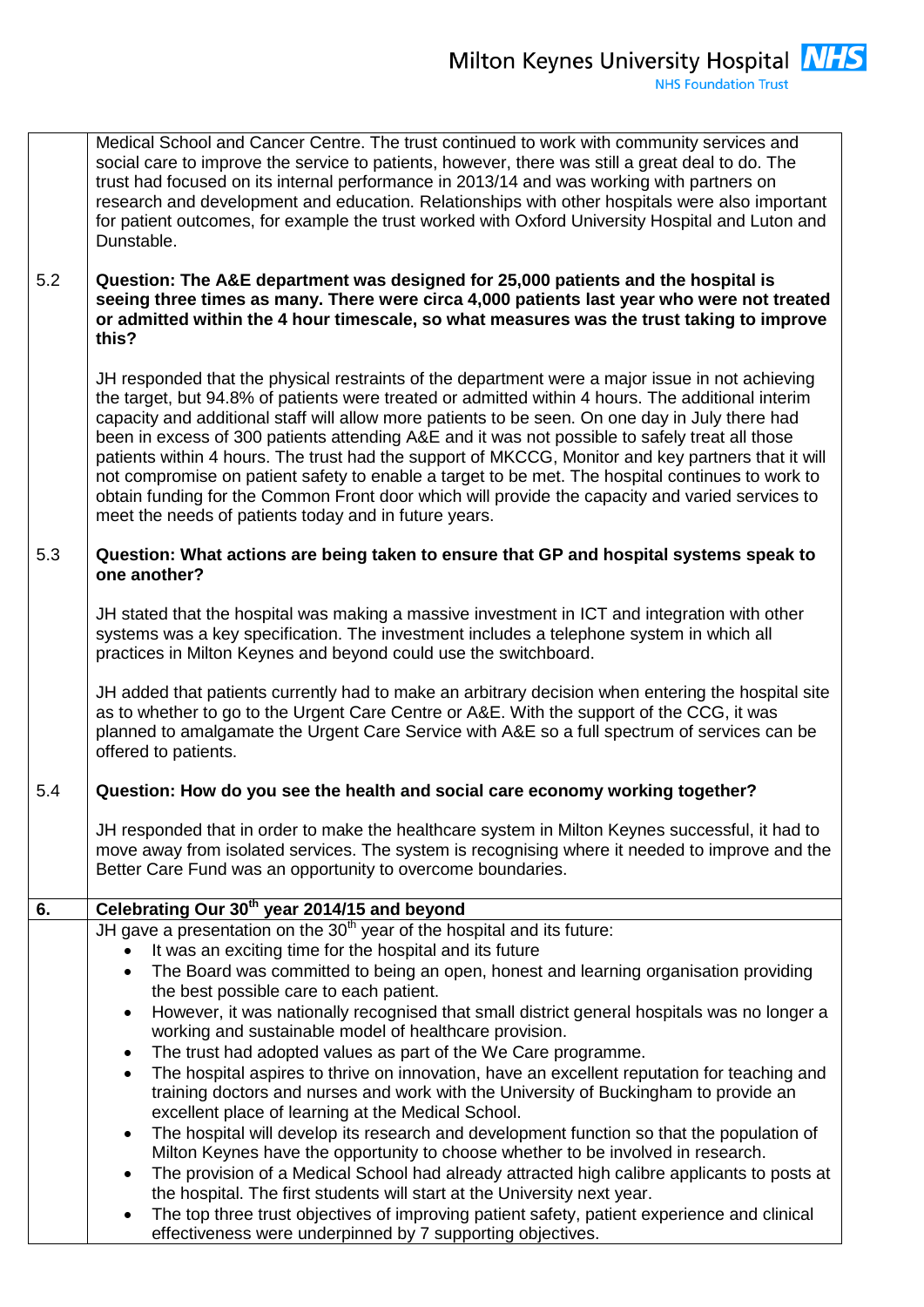|                  | One of the objectives, develop as a good corporate citizen, recognises the role of the trust<br>$\bullet$<br>in the local community and economy e.g. it is one of the largest employers in Milton                                                                                                                                                                                                                                                                                                                               |
|------------------|---------------------------------------------------------------------------------------------------------------------------------------------------------------------------------------------------------------------------------------------------------------------------------------------------------------------------------------------------------------------------------------------------------------------------------------------------------------------------------------------------------------------------------|
|                  | Keynes.                                                                                                                                                                                                                                                                                                                                                                                                                                                                                                                         |
|                  | The investment in an improved A&E, Cancer Centre and Medical School shows the trusts<br>$\bullet$<br>aspiration to be at the heart of innovation.                                                                                                                                                                                                                                                                                                                                                                               |
|                  | The hospital welcomes the CQC inspection in October, which will score the trust on its<br>$\bullet$                                                                                                                                                                                                                                                                                                                                                                                                                             |
|                  | journey to excellence. The inspection will examine standards of care and will be an                                                                                                                                                                                                                                                                                                                                                                                                                                             |
|                  | opportunity for the hospital and staff to show it at its best.                                                                                                                                                                                                                                                                                                                                                                                                                                                                  |
|                  | The CQC will identify any issues for improvement and it was hoped that these would be<br>$\bullet$                                                                                                                                                                                                                                                                                                                                                                                                                              |
|                  | areas the trust had already identified and was taking action to address.                                                                                                                                                                                                                                                                                                                                                                                                                                                        |
|                  | There would be open engagement events which would be published on the trust website                                                                                                                                                                                                                                                                                                                                                                                                                                             |
| $\overline{7}$ . | and everyone was encouraged to attend.<br><b>Questions</b>                                                                                                                                                                                                                                                                                                                                                                                                                                                                      |
| 7.1              | Question: Where does the parking charge go?                                                                                                                                                                                                                                                                                                                                                                                                                                                                                     |
|                  |                                                                                                                                                                                                                                                                                                                                                                                                                                                                                                                                 |
|                  | JB responded that the money from car parking was used to maintain the car parks and estate and<br>any surplus was used for the provision of healthcare. The Chairman added that a national survey<br>had identified that Milton Keynes parking charges were reasonable and these were time based,<br>rather than patients having to pay for all day.                                                                                                                                                                            |
| 7.2              | Question: How did the trust ensure that Consultants knew who the Medical Director was<br>and what was being done to ensure doctors adhere to protected meal times.                                                                                                                                                                                                                                                                                                                                                              |
|                  | MW stated that as Medical Director he was often on the panels for recruiting consultants and was<br>surprised if a consultant did not know who he was. MW added that on occasions it was difficult for<br>medical staff who had clinics and operating lists to adhere to protected meal times, as it may be<br>the opportunity for medical staff to go to wards. However, every effort was being made by the<br>medical staff to respect protected meal times.                                                                  |
| 7.3              | Question: Would the trust becoming a University hospital have a positive or negative<br>impact on the financial position?                                                                                                                                                                                                                                                                                                                                                                                                       |
|                  | JH stated that it was clear that the partnership with the University of Buckingham was having a<br>positive impact for the hospital for example recruiting high calibre staff. It was also opening<br>opportunities for the trust. DM added that the association with the University was a positive in the<br>quality of care for patients and the finances.                                                                                                                                                                    |
| 7.4              | Question: The hospital had not kept up with the increase in the population in Milton<br>Keynes. What plans were in place to increase the size of the hospital?                                                                                                                                                                                                                                                                                                                                                                  |
|                  | JH responded that nationally there was a slight decrease in the number of acute hospital beds,<br>but in Milton Keynes there was a slight increase in inpatient beds and this was anticipated to rise.<br>In the past, services had not always been located in the ideal place in the hospital e.g.<br>ophthalmology which was situated in a former inpatient ward. The Board had approved the<br>Estates strategy which identifies how the estate can be used to provide healthcare on the site in<br>the next $5 - 10$ years. |
| 7.5              | Question: Do the waiting times for adults and children differ in A&E?                                                                                                                                                                                                                                                                                                                                                                                                                                                           |
|                  |                                                                                                                                                                                                                                                                                                                                                                                                                                                                                                                                 |
|                  | JB stated that there was a separate paediatric specialist area. All patients were seen in relation to<br>clinical need. The overall target was that 95% of patients should be seen within 4 hours.                                                                                                                                                                                                                                                                                                                              |
| 8.               | Celebrating staff with 30 years of service.                                                                                                                                                                                                                                                                                                                                                                                                                                                                                     |
|                  | Awards were presented to the following staff who had 30 years of service at the hospital.                                                                                                                                                                                                                                                                                                                                                                                                                                       |